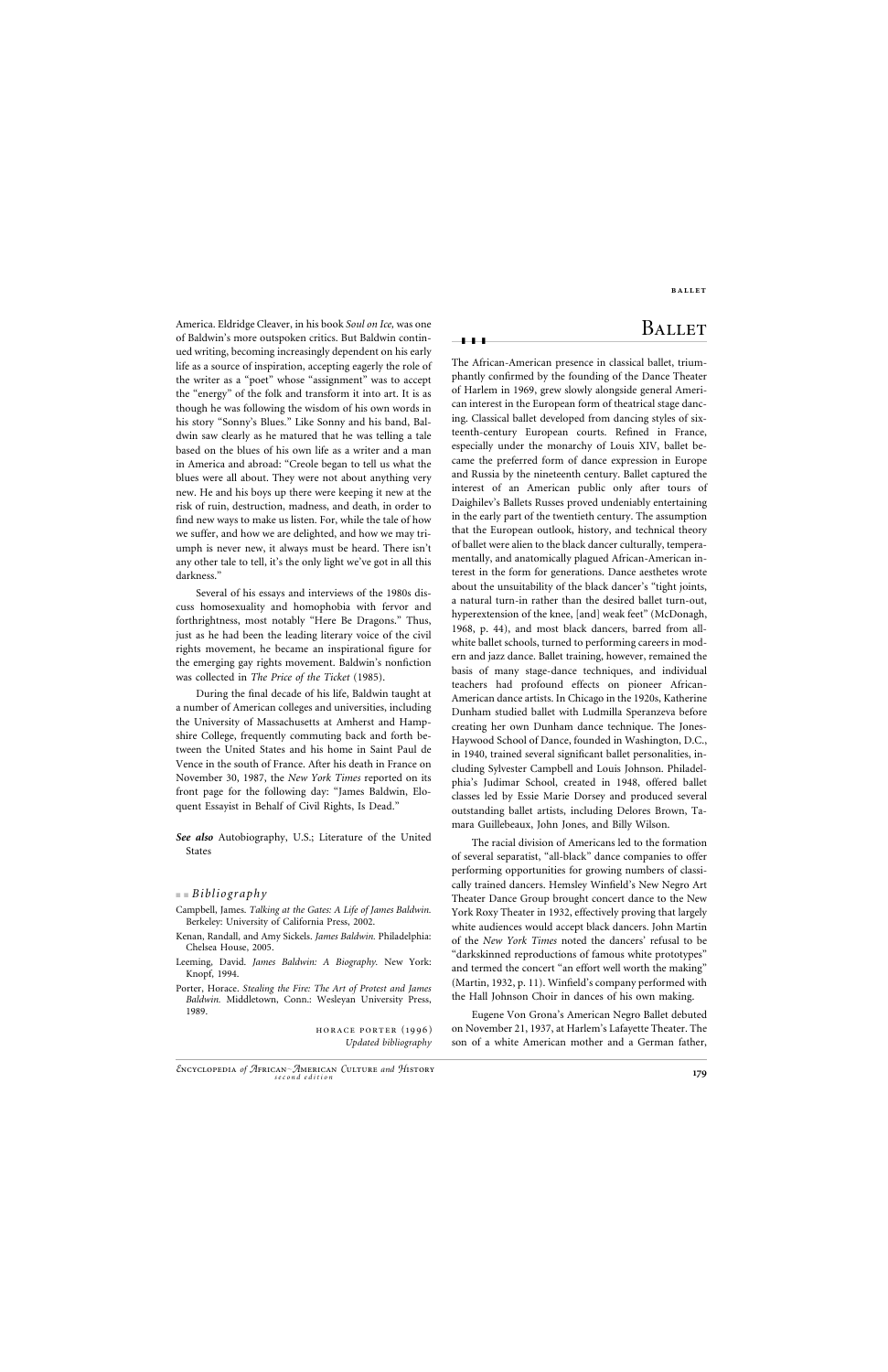Dancing proved not to be the most lucrative of career choices for Arthur Bell. A pioneering black ballet dancer, he was found homeless wandering the streets of Brooklyn at age seventy-one in the late 1990s. Still, he does not regret following his dreams and, in fact, left his artistic mark on the classical dance scene of the 1940s and 1950s—a time that was not very receptive to African Americans in classical ballet.

Bell's Pentecostal parents viewed dance as sinful and so did not approve of their son's fascination with it. Attempting a career in dance was especially troubling to them because of the lack of employment opportunities for African Americans. Knowing the odds were not in his favor, Bell decided anyway to pursue dance as one of very few black students at the School of American Ballet. His skills were highly regarded and he eventually made a career for himself in Paris and London. Being invited by Frederick Ashton to appear in the New York City Ballet's world premiere of *Illuminations* was a career peak as he was the first black man to ever perform with this elite company.

Age caught up with Bell and he returned to New York City where he worked at a variety of menial jobs from the late 1960s to the early 1990s. Some time after this he became homeless. It is not clear what led to these circumstances, but he came into contact with a social worker named Mafia Mackin. Mackin was a former ballet photographer, so Bell's accounts of his experiences in 1950s London and Paris rang truthful to her whereas other social workers felt that Bell's accounts of his life in ballet were signs of dementia.

After confirming Bell's stories, Mackin contacted the *New York Times* who made Bell the subject of a feature article. Soon Bell received international news coverage and was reunited with two of his siblings. He went on to reside at the Actors Fund Retirement and Nursing Home in Englewood, New Jersey, where he spent the last six years of his life with a regained dignity. Bell died at the age of 77 on January 23, 2004.

# Arthur Bell

Von Grona trained with modern dance choreographer Mary Wigman before moving to the United States in 1925. To form his company, he ran a newspaper advertisement in the *Amsterdam News* offering free dance lessons at the Harlem YMCA. Von Grona chose thirty trainees out of 150 respondents, and after three years of training in ballet and modern dance relaxation techniques, the company offered a program designed to address "the deeper and more intellectual resources of the Negro race" (Acocella, 1982, p. 24). The original program, choreographed by Von Grona to Ellington, Stravinsky, W. C. Handy, and J. S. Bach, was received by critics as "more of the nature of a pupil's recital than an epoch-making new ballet organization." The program included a version of Stravinsky's Firebird, although critics worried that "a Negro interpretation of a classical ballet would . . . be too unrestrained" to appeal to a ballet audience. Lukewarm critical reception and the absence of a committed audience shuttered the

company's concert engagements after only five months. In 1939 the company appeared in Lew Leslie's *Blackbirds* and at the Apollo Theater and was renamed Von Grona's

American Swing Ballet. By the end of that year Von Grona was bankrupt and disbanded the company. Dancers in the company included Lavinia Williams, Jon Edwards, and Al Bledger.

Wilson Williams's Negro Dance Company, founded in 1940 to "discipline talent, give it creative direction, [and] to train artists capable of expression through means of a technique" (Williams, 1940, p. 14), struggled for five years to garner dancers and patronage. Williams, an accomplished black modern dancer, intended to provide a three-year course at his School of Negro Ballet, with classes in folk forms as well as modern and classical ballet. The Negro Dance Company's first performances in 1943 were received as modern dance.

The First Negro Classic Ballet, also briefly known as the Hollywood Negro Ballet, was founded in 1948 by Joseph Rickhard. Rickhard, a German émigré and former dancer with the Ballets Russes, taught ballet to black students in Los Angeles. The company had a first concert in 1949. This was truly a classical company, with ballerinas performing on point. They performed *Variations Clas-*

#### **ballet**

*<sup>E</sup>*ncyclopedia *of <sup>A</sup>*frican*A*merican *<sup>C</sup>*ulture *and <sup>H</sup>*istory **<sup>180</sup>** *second edition*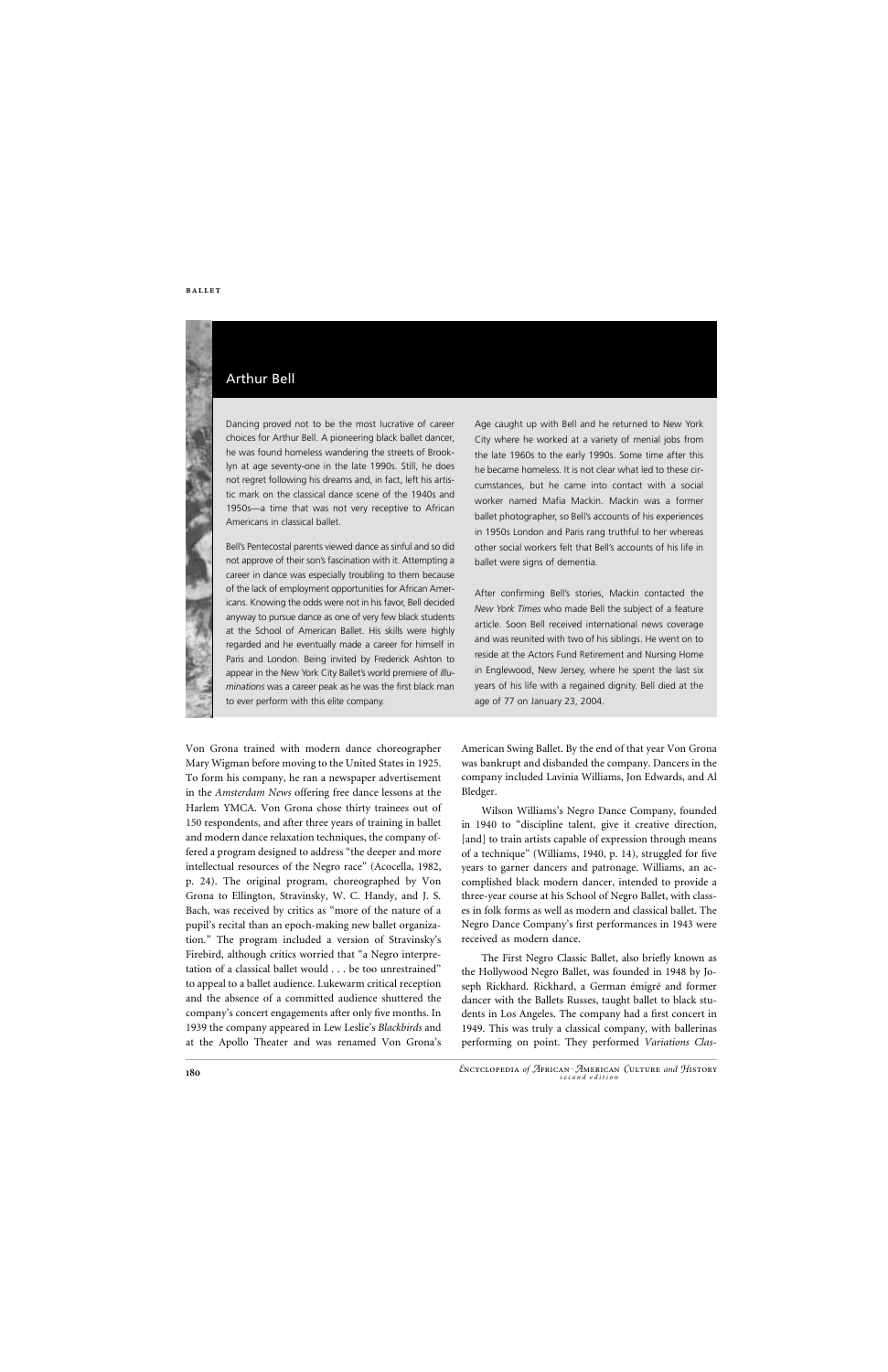*siques,* a suite of dances to Bach, as well as a reworking of *Cinderella* with African-American materials. Critically successful, the company lasted seven seasons touring the West Coast, with an annual performance at Los Angeles' Philharmonic Auditorium. In 1956 Rickhard brought his dancers to New York, and this company combined with the New York Negro Ballet.

Aubrey Hitchens' Negro Dance Theater, created in 1953, was an all-male repertory company. Hitchens was born in England and had danced with the Russian Opera Company in Paris before he opened his own New York school in 1947. Hitchens, who "ardently believed in the special dance talents of the Negro race" (Hitchins, 1956, p. 12), managed to book his group to perform at Jacob's Pillow Dance Festival in August 1954. Its repertory included *Gotham Suite* by Tony Charmoli, with "modern idioms based on classical forms being suggested by the five boroughs of New York City" (Hitchins, 1956, p. 13), and Hitchens' own *Italian Concerto* to music of Bach. Among the dancers associated with the Negro Dance Theater were Anthony Basse, Frank Glass, Nat Horne, Bernard Johnson, Charles Martin, Charles Moore, Joe Nash, Charles Queenan, Edward Walrond, and Arthur Wright. The company remained together only through 1955.

Edward Flemyng's New York Negro Ballet Company, founded as Les Ballets Nègres in 1955, began as a small group that took daily technique classes with Maria Nevelska, a former member of the Bolshoi Ballet. Flemyng, a charismatic and driven African-American dancer born in Detroit, organized private sponsorship of the company, which in 1957 led to a landmark tour of England, Scotland, and Wales. Among the dancers on that tour were Anthony Basse, Dolores Brown, Candace Caldwell, Sylvester Campbell, Georgia Collins, Theodore Crum, Roland Fraser, Thelma Hill, Michaelyn Jackson, Frances Jiminez, Bernard Johnson, Charles Neal, Cleo Quitman, Gene Sagan, Helen Taitt, Betty Ann Thompson, and Barbara Wright. The company's repertory included Ernest Parham's *Mardi Gras;* two Louis Johnson ballets—*Waltze,* a classical ballet for twelve dancers, and *Folk Impressions,* an American ballet set to music by Morton Gould; and a purely classical pas de deux from *Sleeping Beauty* danced by Dolores Brown and Bernard Johnson. Reviews of the company were flattering and encouraging, and the a reviewer in the London-based *Dance and Dancers* wrote: "New York Negro ballet amounts to a sincere attempt at establishing the Negro as an important contributor to the art of ballet as a whole" (1957, p. 9). Soon after the two-

month tour, Flemyng's principal patron died and the company began to unravel. A 1958 performance in New York under the name Ballet Americana was noted by writer Doris Hering as having a "zest and high energy . . . yet to be cast in the careful mould of ballet" (Hering, 1958, p. 57), but the company could not find sufficient patronage and was completely disbanded by 1960.

### **Dances and Dancers**

Documentation of African-American interest in the ballet exists well before the establishment of any of the all-black companies. Helena Justa-De Arms performed toe dances in vaudeville in the 1910s; Mary Richards danced on toe in the 1923 Broadway production of *Struttin' Along;* and Josephine Baker performed on toe for at least one number in her Paris Opera days. In 1940 Agnes De Mille created *Black Ritual* for the New York Ballet Theater, the precursor of the present-day American Ballet Theatre. Performed by a cast of sixteen women to a score by Darius Milhaud, the piece was intended to "project the psychological atmosphere of a primitive community during the performance of austere and vital ceremonies" (Martin, 1940, p. 23). Although this was not a classically shaped ballet, its cast had received dance training in a specially established "Negro Wing" of the Ballet Theater school. Critical reaction to the piece was muted but inspired dance writer Walter Terry's call for "a Negro vocabulary of movement . . . composed of modern dance movements, ballet steps, tap and others . . . [which] should enable the Negro to express himself artistically and not merely display his muscular prowess" (Terry, 1940).

The post–World War II era brought the beginnings of integrated classical dance in the United States. Talley Beatty, Arthur Bell, and Betty Nichols were briefly associated with New York's Ballet Society, where Beatty appeared in Lew Christiansen's *Blackface* (1947) and Bell in Frederick Ashton's *Illuminations* (1950). In 1952 Louis Johnson, a student of the School of American Ballet (SAB), created a role in Jerome Robbins's *Ballade* for the New York City Ballet. Johnson began his significant choreographic career with *Lament* (1953), a story ballet set to music of Heitor Villa-Lobos and first presented with an integrated cast at the third New York Ballet Club Annual Choreographers' Night.

Janet Collins, the most famous African-American classical dancer of this era, began her career in vaudeville and was a member of the original Katherine Dunham troupe. Born in New Orleans and raised in Los Angeles, Collins danced with Lester Horton before moving to New York in 1948, where she won a prestigious Rosenwald Fellowship to tour the East and Midwest in her own dances.

Her 1949 New York performance debut was greeted with exceptional enthusiasm by John Martin (1949) of the *New York Times,* who called her a "rich talent and a striking

#### **ballet**

*<sup>E</sup>*ncyclopedia *of <sup>A</sup>*frican*A*merican *<sup>C</sup>*ulture *and <sup>H</sup>*istory **<sup>181</sup>** *second edition*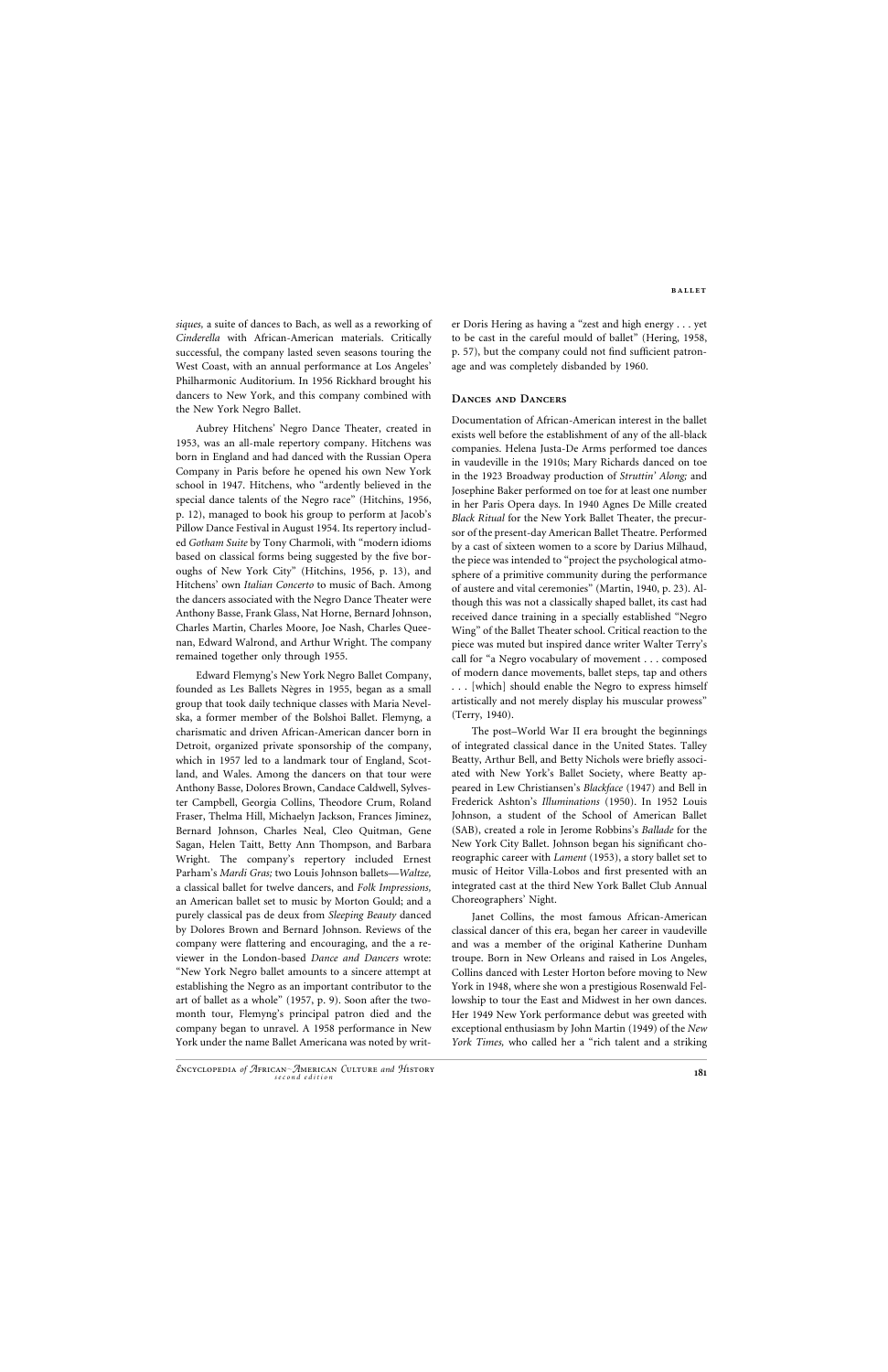theatrical personality at the beginning of a promising career. Her style is basically eclectic; its direction is modern and its technical foundation chiefly ballet. The fusing element is a markedly personal approach." Collins won a Donaldson Award for her Broadway performance in Cole Porter's *Out of This World* (1951). Collins achieved her greatest fame as prima ballerina at the Metropolitan Opera from 1951 to 1954, where she danced in *Aida* (1951), *La Gioconda* (1952), and *Samson and Delilah* (1953).

Many African-American ballet artists found an acceptance in Europe unknown in the United States. Sylvester Campbell remained in Europe after the New York Negro Ballet tour and eventually became a principal with the Netherlands National Ballet, dancing leading roles in *Swan Lake, Romeo and Juliet,* and *Le Corsaire*. Gene Sagan and Roland Fraser, also of the New York Negro Ballet, joined the Marseilles Ballet and the Cologne Ballet, respectively. Brooklyn-born Jamie Bower danced with Roland Petit's Ballets de Paris and appeared with the company in the MGM film *The Glass Slipper* (1953). In 1954 Raven Wilkenson was admitted to the Ballets Russes de Monte Carlo as that company's sole black female ballerina. Wilkenson stayed with the company for six years, although she was occasionally barred from performing in some southern theaters because of her race. Arthur Mitchell, who joined the New York City Ballet as its first permanent black dancer in 1955, experienced similar racial discrimination when U.S. television broadcasters refused to air programs in which he danced with white ballerinas.

The affiliation of African-American dancers with mostly white companies accelerated throughout the 1960s. The Harkness Ballet of New York ran an aggressive recruitment and educational program in consultation with New York Negro Ballet alumna Thelma Hill that, by 1968, had successfully placed five black members in that company. Choreographer Alvin Ailey, who created *Feast of Ashes* for the Joffrey Ballet in 1962, also made *Ariadne* (1965), *El Amor Brujo* (1966), and *Macumba* (1966) for the Harkness Ballet. Keith Lee joined the American Ballet Theatre in 1969, and in 1970 he created the popular ballet *Times Past* to music by Cole Porter. Lee achieved the rank of soloist in 1971 and left in 1974 to form his own company. Significant post–civil rights era dancers affiliated with major American ballet companies include John Jones, who danced with Jerome Robbins's Ballets: USA, the Dance Theater of Harlem, the Joffrey Ballet, and the Harkness Ballet; Christian Holder of the Joffrey Ballet; Debra Austin

of the New York City Ballet and the Pennsylvania Ballet; and Mel Tomlinson of the Dance Theater of Harlem and the New York City Ballet.

#### **The Dance Theater of Harlem Legacy**

The founding of the Dance Theater of Harlem (DTH) in 1969 conclusively ended speculation about the suitability of African-American interest in ballet. Arthur Mitchell's company and its affiliated school provided training and performing opportunities for black dancers and choreographers from all parts of the world. Heralded as a major company of international stature within its first fifteen years, the DTH fostered an unsurpassed standard of black classicism revealed in the versatile technique of principal dancers Stephanie Dabney, Lorraine Graves, Christina Johnson, Virginia Johnson, Tai Jiminez, Andrea Long, Ronald Perry, Judith Rotardier, Eddie J. Shellman, Lowell Smith, and Donald Williams.

As DTH performances set a standard of black classicism, discernible African-American influences on ballet began to be understood and documented. Choreographer George Balanchine, who served on the original DTH board of directors, successfully articulated a neoclassical style of ballet that emphasized thrust hips and rhythmic syncopations commonly found in African-American social dance styles. Prominent in his masterpieces *The Four Temperaments* (1946) and the "Rubies" section of *Jewels* (1967) are references to the Charleston, the cakewalk, the lindy hop, and tap dancing.

The critical success of the DTH hinged upon its dancers' ability to embody these social movement styles within classical technique. The company excelled in its resilient performances of the Balanchine repertory. It also turned to African-American folk materials that underscored affinities between ballet and ritual dance, as in Louis Johnson's *Forces of Rhythm* (1972), which comically juxtaposed several styles, including generic "African" dance, vaudeville, Dunham-based modern, disco, and ballet; Geoffrey Holder's *Dougla* (1974), a stylized wedding-ceremony synthesis of African and Hindu motifs; and Billy Wilson's *Ginastera* (1991), a combination of Spanish postures and point dancing.

Black musicians inspired several important ballet collaborations, including Alvin Ailey and Duke Ellington's *The River* (1970), which was choreographed for the American Ballet Theatre and included both parody and distillation of social African dance styles in several sections; Wynton Marsalis and Peter Martins's *Jazz (Six Syncopated Movements)* (1993), created for the New York City Ballet and featuring African-American dance soloist Albert Evans; and the Joffrey Ballet production of *Billboards,* set to music by Prince (1993). In Atlanta, the company Bal-

lethnic has successfully fused classical technique with other forms since 1990. Other choreographers who have worked in the classical idiom include Paul Russell, once

## **ballet**

*<sup>E</sup>*ncyclopedia *of <sup>A</sup>*frican*A*merican *<sup>C</sup>*ulture *and <sup>H</sup>*istory **<sup>182</sup>** *second edition*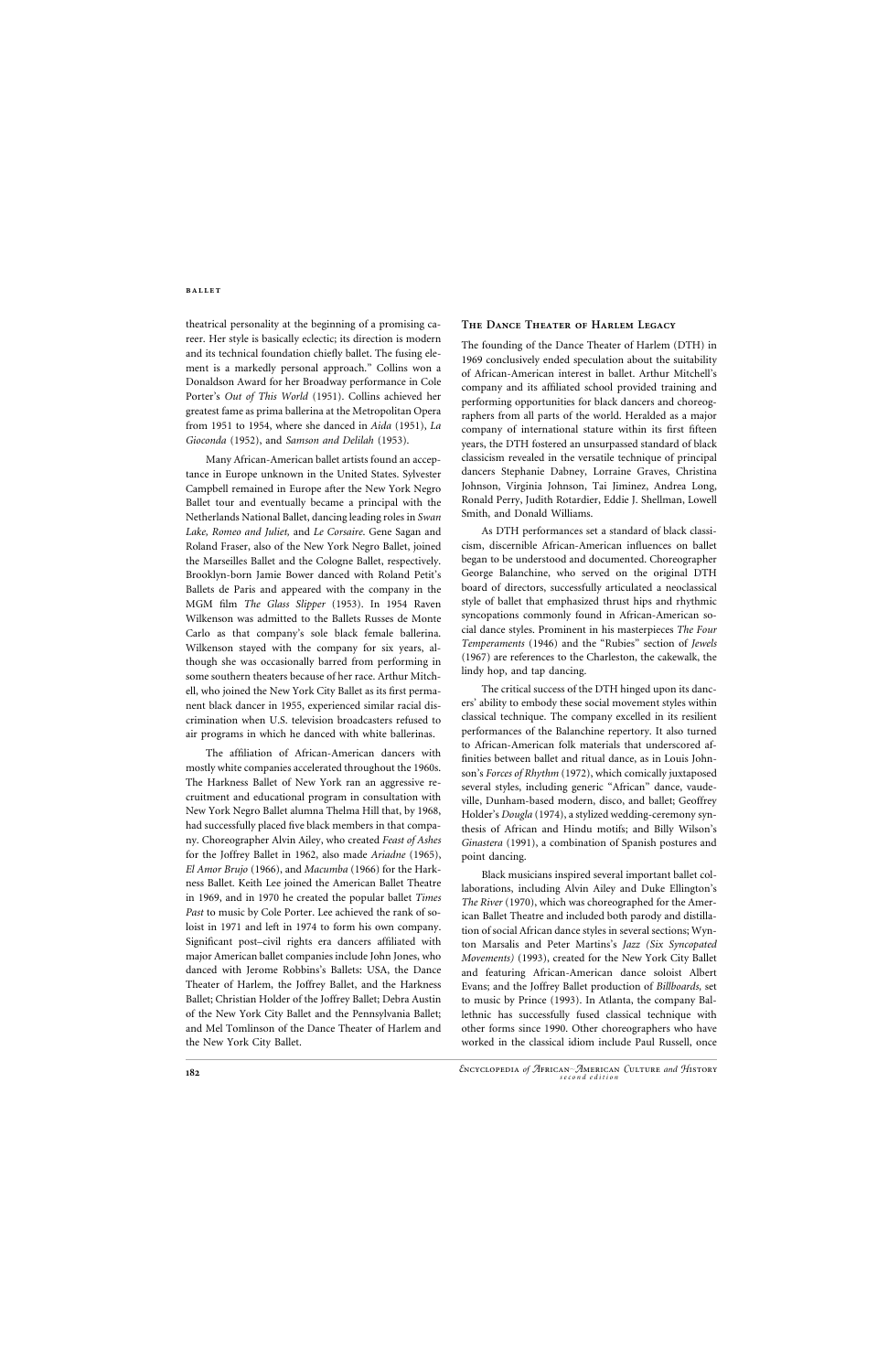

*The dancers Carmen De Lavallade and Geoffrey Holder, 1955. Among the most versatile dancers of their generation, De Lavallade and Holder were accomplished in both theatrical dance and ballet, and also enjoyed success as choreographers, actors, directors, and authors. Photograph by Carl Van Vechten.* reproduced by permission of the carl van vechten trust

a leading dancer with the DTH, who became artistic director of the American Festival Ballet of Boise, Idaho, in 1988; former DTH principal Homer Bryant, who formed the Chicago-based Bryant Ballet in 1991; Barbados-born John Alleyne, who trained at the National Ballet School of Canada and in 1993 was appointed artistic director of Ballet British Columbia in Vancouver, Canada; and Ulysses Dove, former principal of the Alvin Ailey company. Dove's searingly physical point ballets predict a heightened awareness of African-American performance practice in their reliance on asymmetry, prolonged balance, and cool stance tempered by explosive power.

The profound artistic achievement of the DTH, innumerable individual African-American artists in companies around the world, and Balanchine's neoclassic fusion of ballet and African dance style created a contemporary ballet repertory that was indisputably African based, vividly realized in works by American choreographers Gerald Arpino, William Forsythe, Jerome Robbins, and Twyla Tharp. Ironically, core African-American dance styles, which value subversive invention, participatory interaction, and an overwhelming sense of bodily presence, diverge neatly from ballet's traditional conception of strictly codified body line, a silenced and motionless audience, and movement as metaphoric abstraction. The process of building an African-American audience base responsive to ballet, an action begun by the DTH, is necessary to expand the legacy of black classicism for generations to come.

*See also* Ailey, Alvin; Apollo Theater; Dance Theater of Harlem; Dove, Ulysses; Dunham, Katherine; Ellington, Edward Kennedy "Duke"; Holder, Geoffrey; Marsalis, Wynton; Mitchell, Arthur

■ ■ *Bibliography*

- Acocella, Joan Ross. "Van Grona and his First American Negro Ballet." *Dance* (March 1982): 22–24, 30–32.
- Banes, Sally. "Balanchine and Black Dance." In *Dance Writing in the Age of Postmodernism,* pp. 53–69. Hanover, Mass.: University Press of New England, 1994.
- Barnes, Clive. "Barnes on . . . the Position of the Black Classic Dancer in American Ballet." *Ballet News* 3, no. 9 (March 1982): 46.
- DeFrantz, Thomas F. "Ballet in Black: Louis Johnson and Vernacular Humor." In *Dancing Bodies, Living Histories: New Writings about Dance and Culture,* edited by Lisa Doolittle and Anne Flynn, pp. 178–195. Banff, Alberta: Banff Centre Press, 2000.
- Emery, Lynne Fauley. *Black Dance in the United States from 1619 to 1970*. Palo Alto, Calif.: National Press Books, 1972.
- "Harlem Under Control, Negro Ballet Gives 'Fire Bird' and Park Ave. Approves." *Newsweek* (November 29, 1937): 28.
- Hering, Doris. "Ballet Americana." *Dance* (August 1958): 57.
- Hitchins, Aubrey. "Creating the Negro Dance Theatre." *Dance and Dancers* (April, 1956): 12–13.
- Jackson, Harriet. "American Dancer, Negro." *Dance* (September 1966): 35–42.
- Kisselgoff, Anna. "Limning the Role of the Black Dancer in America." *New York Times* (May 16, 1982): 10, 32.
- Long, Richard. *The Black Tradition in American Dance*. New York: Rizzoli, 1989.
- Martin, John. "The Dance: A Negro Art Group." *New York Times* (February 14, 1932): sec. 8, p. 11.
- Martin, John. "De Mille Ballet Seen as Novelty." *New York Times* (January 23, 1940): 23.
- Martin, John. "The Dance: Newcomer." *New York Times* (February 27, 1949): sec. 2, p. 9.
- McDonagh, Don. "Negroes in Ballet." *New Republic* 159 (1968): 41–44.
- "Negroes in Ballet." *Dance and Dancers* (October 1957): 9.
- "Newest Ballet Star." *Ebony* (November 1954): 36–40.
- Stahl, Norma Gengal. "Janet Collins: The First Lady of the Met-

ropolitan Opera Ballet." *Dance* (February 1954): 27–29. Terry, Walter. "To the Negro Dance." *New York Herald Tribune* (January 22, 1940).

#### **ballet**

*<sup>E</sup>*ncyclopedia *of <sup>A</sup>*frican*A*merican *<sup>C</sup>*ulture *and <sup>H</sup>*istory **<sup>183</sup>** *second edition*